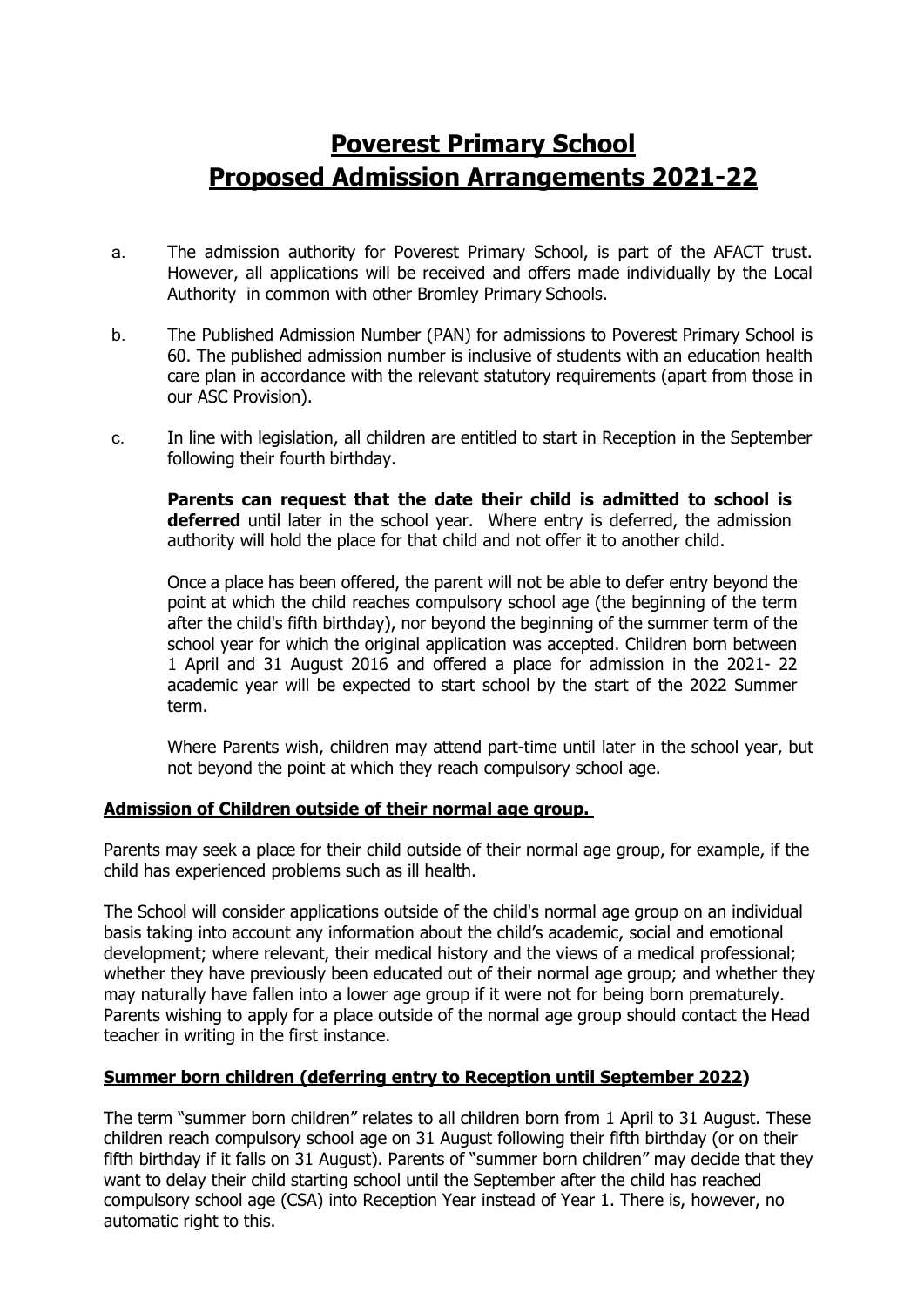## **Admission of Summer Born Children outside of their Normal Age Range**

Parents of summer born children may request that their child is admitted the following year outside of his or her normal age range into Reception Year instead of Year 1, however there is no automatic right to this. Any place already achieved for the child in Reception Year in the usual way cannot be deferred (i.e. held for that child) for the duration of that school year, and if deferral is agreed parents will need to re-apply for admission the following year.

The school will make a decision, having taken into account the circumstances of each case, together with the opinion of the Head teacher. Where the request is agreed by the school, the application will be considered with all other applications in the usual way, applying the oversubscription criteria as necessary.

Twins, triplets and other multiple births: where twins, triplets or children from other multiple births qualify for the last school place to be allocated, Poverest Primary School will admit all of the qualifying siblings in excess of the published admissions limit and they will be considered as "excepted pupils".

d. **All applications** should be made using the Local Authority standard application process on line. The link to this can be found on the Bromley Local Authority website.

#### **e. Oversubscription Criteria**

After children with a statement of educational needs or those who have an Education Health Care Plan have been admitted, if there are more applications than places available, then any remaining places will be allocated according to the following criteria shown below:

- (i) **Children Looked after and all previously looked after children.** (Children in Public Care) (See note 1.)
- (ii) **Medical and Social**. In exceptional circumstances, there is discretion to admit children on the grounds of their or their family's acute medical or social need for that particular school who would not otherwise qualify for admission. The application must be supported by a letter from a hospital consultant, the special support service, social worker or similar professional, setting out the reasons why the school is the only one to meet the child's needs before an admission decision is made. The admission decision will be considered in consultation with sub groups of the Admissions Forum which includes teaching and medical professionals. Medical professionals provide advice on applications made under medical conditions and teaching professionals advise on applications made for social or special reasons. Supporting evidence must be provided before the closing date for applications.
- (iii) **Siblings** children who will still have a brother or sister on the school roll at the beginning of their first term (See note 2.)

#### **(iv) Children of teachers at the school**

Poverest Primary School may give priority regarding oversubscription criteria (after children with a statement of educational needs or an education, health and care plan, looked after children, children with medical and social priorities and siblings) to children of teachers at this school only in either or both of the following circumstances:

a) Where the teacher has been employed at the school for two or more years at the time at which the application for admission to the school is made and/or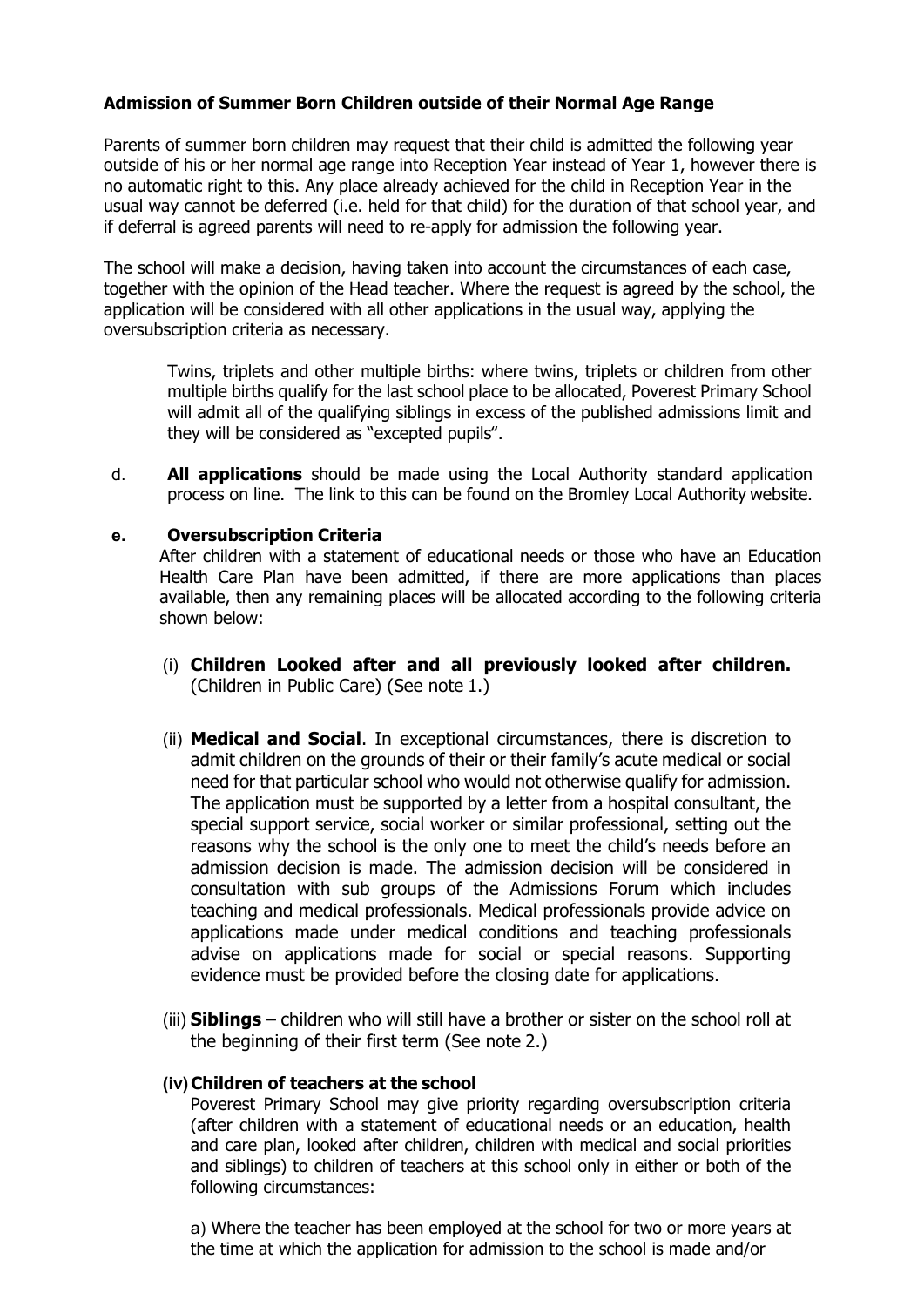b) The teacher is recruited to fill a vacant post for which there is a demonstrable skill shortage.

(v) **Distance from the school**, as measured in a straight line from the permanent home to the front door of the school (see note 3 and 4).

Note 1: **A child looked after** is a child who is in the care of a local authority or being provided with accommodation by a local authority in the exercise of their social services functions. They are also children who were looked after, but ceased to be so because they were adopted (or became subject to a residence order or special guardianship order).

- a) A child looked after is a child who is (a) in the care of a local authority, or being provided with accommodation by a local authority in the exercise of their social services functions. These children must still be "looked after" when the child starts school unless (b) applies.
- b) or a child who was previously looked after by an English or Welsh local Authority, and immediately after being looked after became subject to an adoption, residence, or special guardianship order. This includes children who were adopted under the Adoption Act 1976 (see section 12 adoption orders) and children who were adopted under the Adoption and Children's Act 2002.

Note 2: **Sibling** refers to brother or sister, half brother or sister, adopted brother or sister, step brother or sister, foster brother or sister or the child of the parent/carer's partner, and, in every case, the child must be living in the same family unit at the same address. The elder sibling must still be on roll at the school when the younger child starts school.

Note 3: **"Home"** is where the child normally resides as their only or principal residence. Addresses involved in child minding (professional or relatives) are excluded. Parents will be asked to provide documentary evidence to confirm an address and parental responsibility. It is expected that the applicant and pupil will still be resident at the same address when the child starts school unless exceptional circumstances apply. Places may be withdrawn if the family moves out of the area covered by the school

Note 4: **Distance** will be measured (in a straight line) from the child's home address (including flats) to the main entrance of the school building, using the Local Authority's computerised measuring system that identifies the unique national grid reference (Easting and Northing) for the home property. Those living closer to the school will receive the higher priority. The furthest distance reached is checked to confirm it is unique. Where the next applicant measures the same, the system will go to further decimal places within a measurement to qualify who is nearer. Where applications are received from flats that have the same "easting and northing" measurements, places will be allocated by door number; the lower the number the higher the priority.

Random allocation will be used as a final tie-break to decide who has the highest priority for admission if the distance between two children's homes and the school is the same. In these circumstances, lots will be drawn. This process will be independently verified.

#### **f. Offers**

Offers of places will be made by the Local Authority on 16 April 2021 for the whole of the academic year. Children who are not offered a place immediately will remain on a waiting list. Children on the waiting list will be offered places, when they come available, in order according to the criteria in (e) above.

#### **g. Fair Access**

Poverest Primary School, in common with all other schools in Bromley, will admit pupils referred under the Fair Access Protocol. Subject to specific provisions in the protocol,